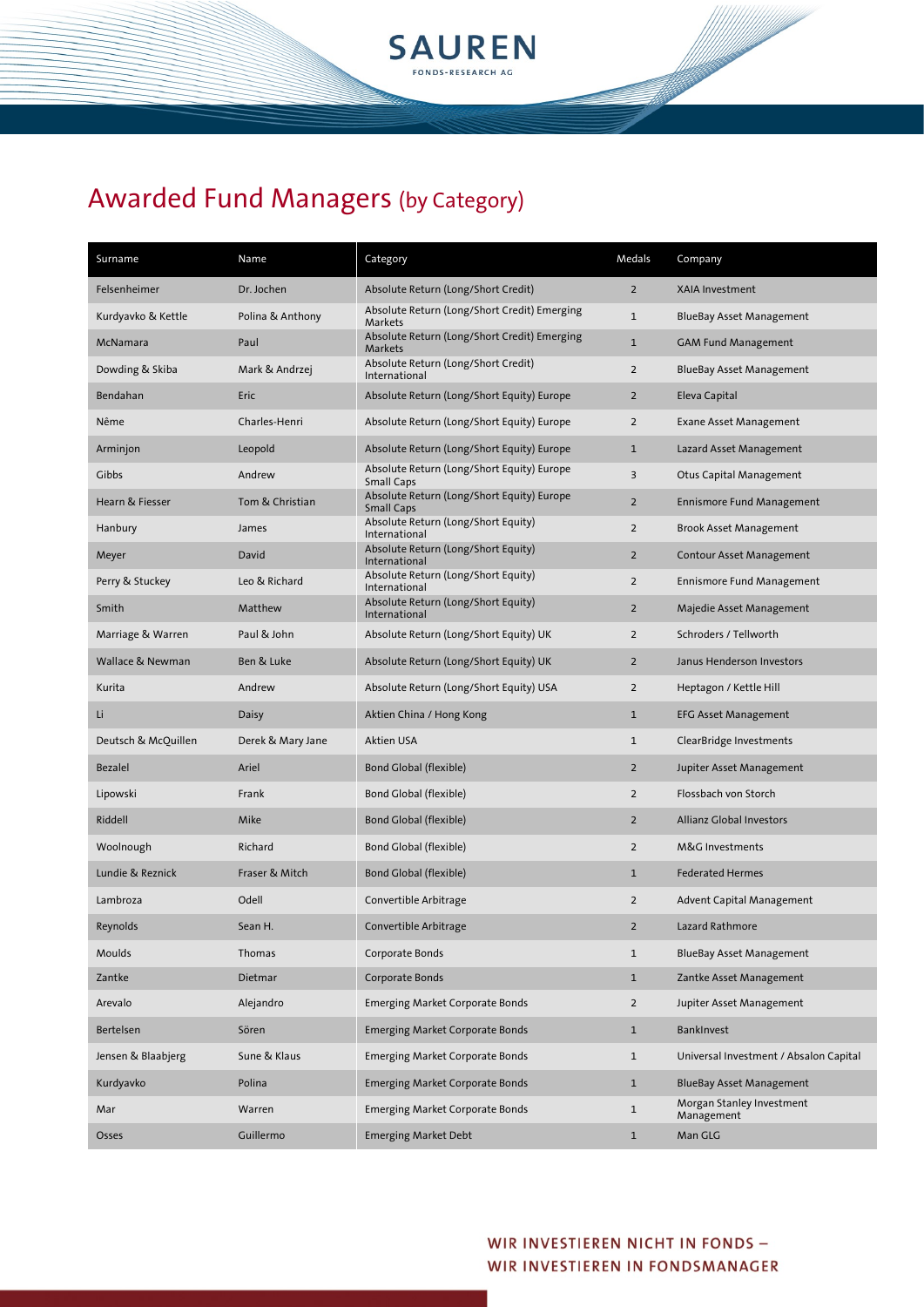

| Surname             | Name                | Category                         | Medals         | Company                             |
|---------------------|---------------------|----------------------------------|----------------|-------------------------------------|
| Simon & Joshi       | Denise & Arif       | <b>Emerging Market Debt</b>      | $\mathbf{1}$   | Lazard Asset Management             |
| Chan                | Chris               | <b>Equity Asia</b>               | $\overline{2}$ | <b>EFG Asset Management</b>         |
| Lau                 | Martin              | Equity Asia                      | $\overline{2}$ | First State Stewart                 |
| Morton              | James               | <b>Equity Asia</b>               | $\overline{2}$ | CIM / Santa Lucia Asset Management  |
| Srom                | Anthony             | Equity Asia                      | $\overline{2}$ | Fidelity International              |
| Bhagwat             | Niraj               | <b>Equity Asia</b>               | $\mathbf{1}$   | Wellington Management International |
| Soon                | Elizabeth           | <b>Equity Asia Small Caps</b>    | $1\,$          | PineBridge Investments              |
| Fischer & Linimeier | Dr. Michael & Mario | Equity Biotechnology             | $\overline{2}$ | <b>Medical Strategy</b>             |
| Cao                 | Bingchao            | Equity China / Hong Kong         | $\overline{2}$ | Xingtai Capital Management          |
| Lau                 | Martin              | Equity China / Hong Kong         | $\overline{2}$ | First State Stewart                 |
| Co                  | Lilian              | Equity China / Hong Kong         | $1\,$          | E. I. Sturdza Strategic Management  |
| Malloy              | John                | <b>Equity Emerging Markets</b>   | $\overline{2}$ | <b>RWC Partners</b>                 |
| Love                | Tim                 | <b>Equity Emerging Markets</b>   | $1\,$          | <b>GAM Fund Management</b>          |
| Price               | <b>Nick</b>         | <b>Equity Emerging Markets</b>   | $\mathbf{1}$   | Fidelity International              |
| Bendahan            | Eric                | <b>Equity Europe</b>             | $\overline{2}$ | Eleva Capital                       |
| Enderlein           | Dirk                | <b>Equity Europe</b>             | $\overline{2}$ | Wellington Management International |
| Robinson            | David               | <b>Equity Europe</b>             | $\overline{2}$ | Dalton Capital                      |
| Veit                | Heiko               | <b>Equity Europe</b>             | $\overline{2}$ | Steinhart & Stahl                   |
| Weis                | Franz               | <b>Equity Europe</b>             | $\overline{2}$ | Comgest                             |
| Winkelmann          | Thorsten            | <b>Equity Europe</b>             | $\overline{2}$ | Allianz Global Investors            |
| Wouters             | Robrecht            | <b>Equity Europe</b>             | $\overline{2}$ | J O Hambro Capital Management       |
| Eichler             | Olgerd              | <b>Equity Europe</b>             | $\mathbf{1}$   | MainFirst Asset Management          |
| Gallagher           | Niall               | <b>Equity Europe</b>             | $1\,$          | <b>GAM Fund Management</b>          |
| Howard-Spink        | Leon                | <b>Equity Europe</b>             | $\mathbf{1}$   | Schroders                           |
| Hornung & Struck    | Stephan & Christian | Equity Europe (flexible)         | $\mathbf 2$    | Discover Capital                    |
| Kelton              | Oliver              | Equity Europe (flexible)         | $2^{\circ}$    | <b>Brook Asset Management</b>       |
| Bobtcheff           | Stéphanie           | <b>Equity Europe Small Caps</b>  | $\overline{2}$ | <b>LFDE</b>                         |
| <b>Bruno</b>        | Diane               | <b>Equity Europe Small Caps</b>  | $\mathbf{1}$   | Eleva Capital                       |
| Carcano             | Lorenzo             | <b>Equity Europe Small Caps</b>  | $\mathbf{1}$   | Metzler Asset Management            |
| Böttcher            | Stefan              | <b>Equity Frontier Markets</b>   | $\overline{2}$ | Fiera Capital                       |
| Brudenell           | Andrew              | <b>Equity Frontier Markets</b>   | $\mathbf{1}$   | Ashmore                             |
| Eichler             | Olgerd              | <b>Equity Germany</b>            | $\mathbf{1}$   | MainFirst Asset Management          |
| Hornung             | Stephan             | <b>Equity Germany Small Caps</b> | 3              | Discover Capital                    |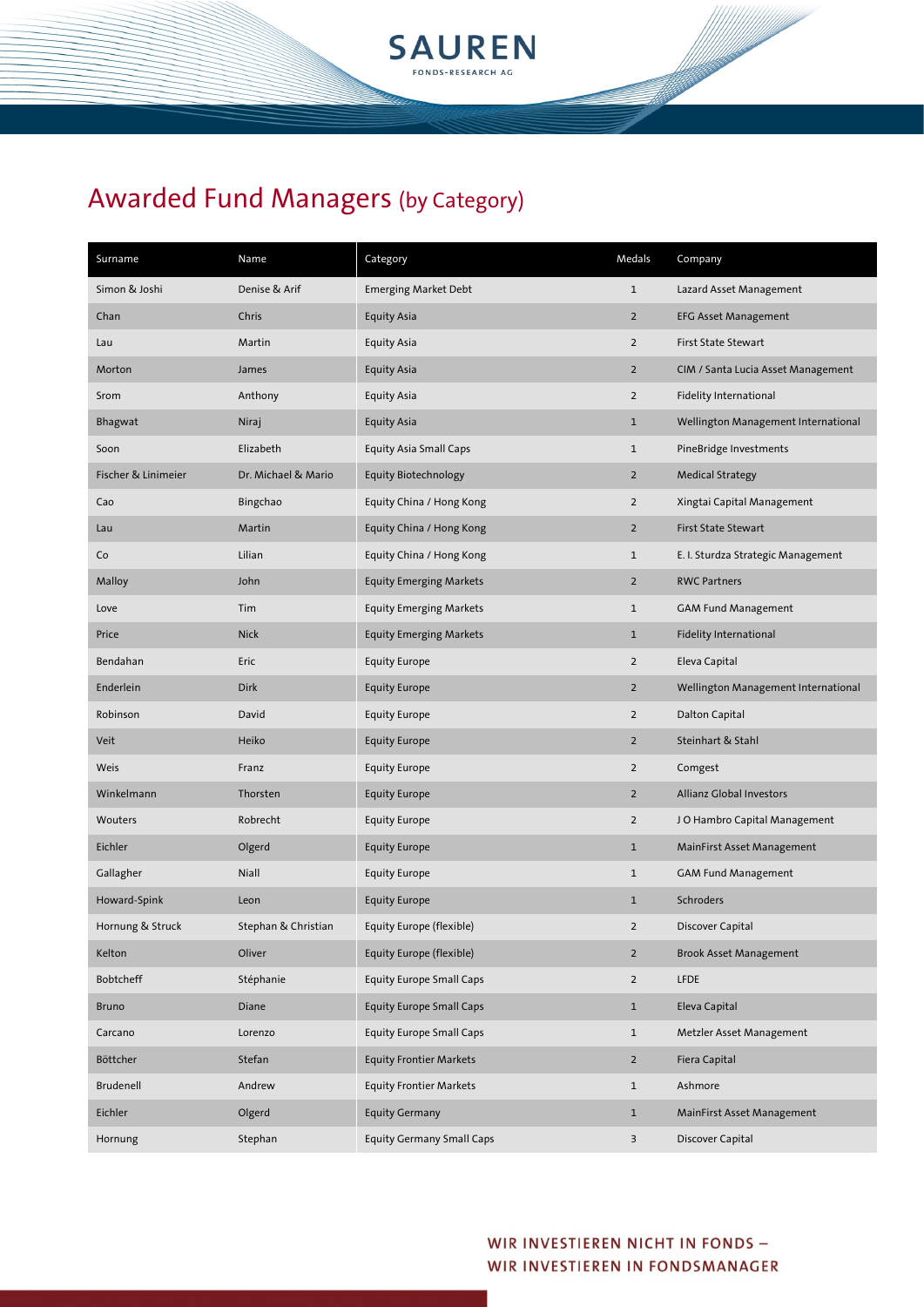

| Surname               | Name                | Category                       | Medals         | Company                                                           |
|-----------------------|---------------------|--------------------------------|----------------|-------------------------------------------------------------------|
| Boyd                  | Michael             | <b>Equity Global</b>           | $\overline{2}$ | <b>GuardCap Asset Management</b>                                  |
| Hanbury               | James               | <b>Equity Global</b>           | $\overline{2}$ | <b>Brook Asset Management</b>                                     |
| Kara                  | Kurt                | <b>Equity Global</b>           | $\overline{2}$ | Maj Invest                                                        |
| Pitoun                | Raphael             | <b>Equity Global</b>           | $\overline{2}$ | <b>Trium Capital</b>                                              |
| Dalgas                | David               | <b>Equity Global</b>           | $\mathbf{1}$   | AllianceBernstein                                                 |
| Fischer               | Frank               | Equity Global (flexible)       | $\mathbf{1}$   | Shareholder Value Management                                      |
| Vecchioli & Vecchioli | Fabrice & Edouard   | Equity Global (Long/Short)     | $\overline{2}$ | Parus Finance                                                     |
| Burridge & Baker      | Mark & David        | <b>Equity Goldmines</b>        | $\overline{2}$ | <b>Baker Steel Capital Managers</b>                               |
| Lequime               | Georges             | <b>Equity Goldmines</b>        | $\overline{2}$ | Universal Investment / Earth Gold<br>Investments AG               |
| Foster                | Joseph              | <b>Equity Goldmines</b>        | $\mathbf 1$    | Lombard Odier Investment Managers /<br>Van Eck Global             |
| Reddy                 | Sashi               | Equity India                   | $\mathbf{1}$   | <b>Stewart Investors</b>                                          |
| Dobson                | Jonathan            | Equity Japan                   | $\overline{2}$ | <b>Coupland Cardiff Asset Management</b>                          |
| Kinoshita             | Yasuaki             | Equity Japan                   | $\overline{2}$ | <b>RWC Partners</b>                                               |
| Li                    | Sophia              | Equity Japan                   | $\overline{2}$ | <b>First State Stewart</b>                                        |
| Price                 | <b>Nicholas</b>     | Equity Japan                   | $\overline{2}$ | <b>Fidelity International</b>                                     |
| Pulsford              | James               | Equity Japan                   | $\overline{2}$ | Alma Capital Management / Eikoh<br>Research Investment Management |
| Ward & Kaye           | Chantana & Richard  | Equity Japan                   | $\mathbf{1}$   | Comgest                                                           |
| Fujimura              | Tadahiro            | <b>Equity Japan Small Caps</b> | $\overline{2}$ | Sparx Asset Management                                            |
| Landers               | Will                | <b>Equity Latin America</b>    | $\mathbf{1}$   | <b>BTG Pactual Asset Management</b>                               |
| Costar                | Mark                | Equity UK                      | $\mathbf{1}$   | JO Hambro Capital Management                                      |
| <b>Savvides</b>       | Alex                | <b>Equity UK</b>               | $\mathbf{1}$   | JO Hambro Capital Management                                      |
| Marriage & Warren     | Paul & John         | Equity UK Small Caps           | $\overline{2}$ | Schroders / Tellworth                                             |
| Miller & McLemore     | Bill & Samantha     | Equity USA                     | $\overline{2}$ | <b>Miller Value Partners</b>                                      |
| Pitoun                | Raphael             | Equity USA                     | $\overline{2}$ | <b>Trium Capital</b>                                              |
| Ramallo               | <b>Duilio</b>       | <b>Equity USA</b>              | $\mathbf 1$    | Robeco BostonPartners                                             |
| Weldon                | Cormac              | Equity USA                     | $\mathbf{1}$   | Artemis Investment Management                                     |
| James                 | Jeff                | <b>Equity USA Small Caps</b>   | 3              | Heptagon / Driehaus                                               |
| Berrier & Schuster    | Christopher & David | Equity USA Small Caps          | $\mathbf{1}$   | <b>Brown Advisory</b>                                             |
| Pollack               | Steven              | <b>Equity USA Small Caps</b>   | $\mathbf{1}$   | Robeco BostonPartners                                             |
| Weldon                | Cormac              | Equity USA Small Caps          | $\mathbf{1}$   | Artemis Investment Management                                     |
| Cibrario              | Cristian            | <b>Event Driven</b>            | 3              | <b>GLG Partners</b>                                               |
| McKenna               | Mark                | <b>Event Driven</b>            | $\overline{2}$ | BlackRock Investment Management                                   |
| Sherman               | Jamie               | <b>Event Driven</b>            | $\overline{2}$ | Kite Lake Capital Management                                      |